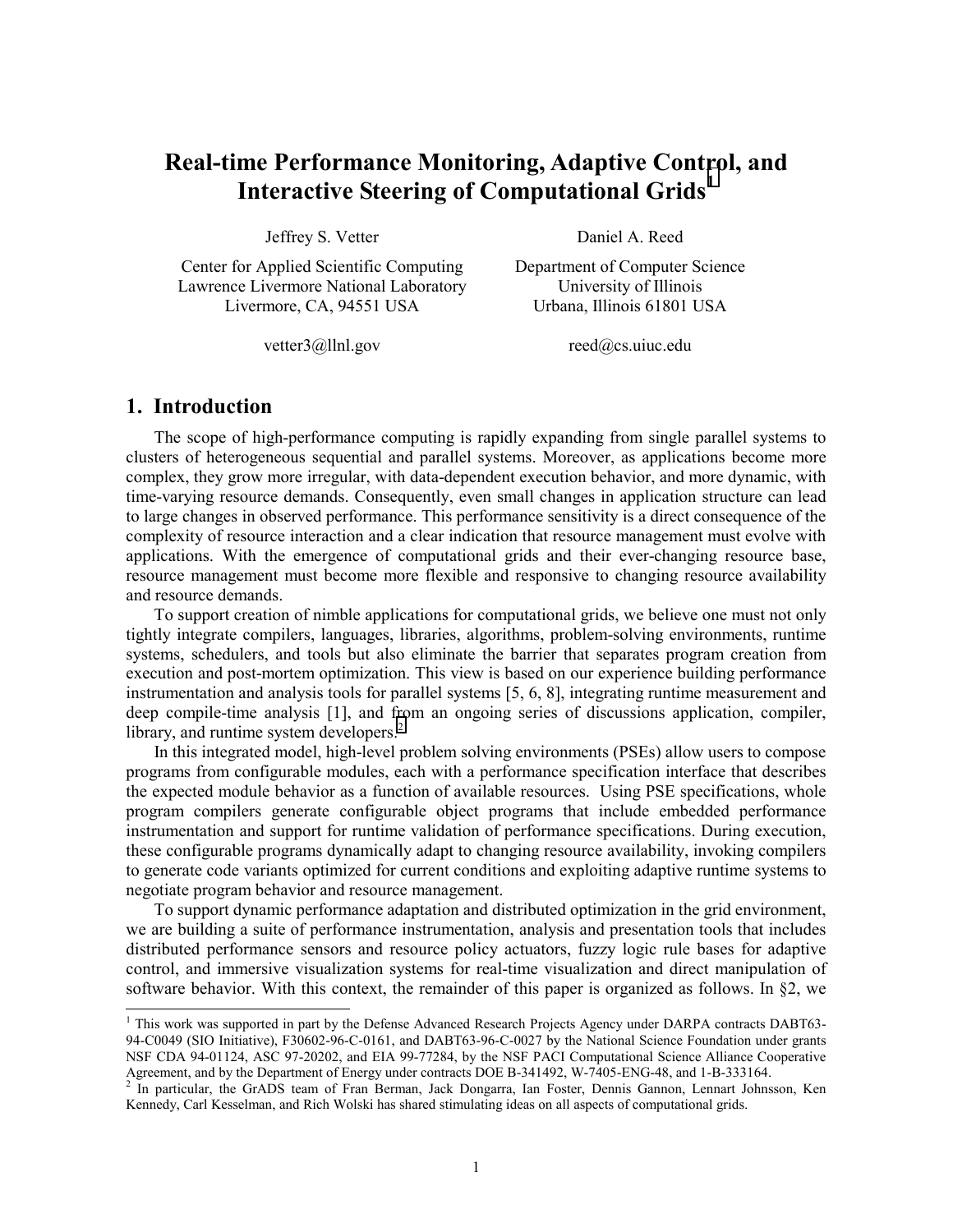

**Figure 1** Distributed Software Visualization and Control

summarize our approach to building grid performance tools. This is followed in §3–§4 by a description of our grid instrumentation and visualization toolkits, respectively called Autopilot and Virtue. In §5, we describe related work, followed in §6 by a summary of future directions.

## **2. Grid Performance Tools**

To create a performance measurement and analysis substrate for computational grids, we are developing two interoperable toolkits for measurement and visualization. Autopilot, our distributed performance measurement and resource control system, is based on our experiences using the Pablo performance toolkit for application measurement [5,6], I/O characterization [10], and WWW traffic analysis.

Autopilot is complemented by Virtue, an immersive environment that accepts real-time performance data from Autopilot and allows users to change software behavior and resource policies by directly manipulating representations of software structure and dynamics. In tandem, Autopilot and Virtue allow application developers and performance analysts to capture, analyze, visualize and steer distributed computations that execute on thousands of distributed processors.

Autopilot and Virtue are built atop portions of the Pablo toolkit [5,6] and the Globus runtime system. Both Autopilot and Virtue use the Globus toolkit [1] for wide area communication and task management. Because Globus supports multiple communication protocols, including shared memory, MPI, and TCP/IP, it unites parallel systems, PC and workstation clusters, and wide-area networks, allowing Autopilot and Virtue to interoperate via in a single communication model. In addition, Autopilot and Virtue both use the Pablo Self-Defining Data Format (SDDF) as their medium of information exchange – Autopilot generates runtime information in SDDF format and Virtue accepts SDDF data for immersive display.

Because Virtue displays are coupled to Autopilot sensors and actuators using SDDF, Virtue can display real-time performance data from the geographically distributed components of a grid application and allow users to change software behavior simply by grasping and manipulating representations of computation. As shown in Figure 1, these manipulations are translated automatically to Autopilot actuator commands for the relevant software component. In this model, the user replaces Autopilot's decision procedures as an intelligent steering agent.

# **3. Autopilot: Distributed Performance Optimization**

On heterogeneous collections of geographically distributed computing resources, the execution context may not be repeatable across program executions and resource availability may change during execution. In such chaotic environments, only real-time, distributed measurement and dynamic optimization can adapt to changing application resource demands.

To meet these demands, Autopilot [9] integrates application and system instrumentation with resource policies and distributed decision procedures. The resulting closed loop adaptive control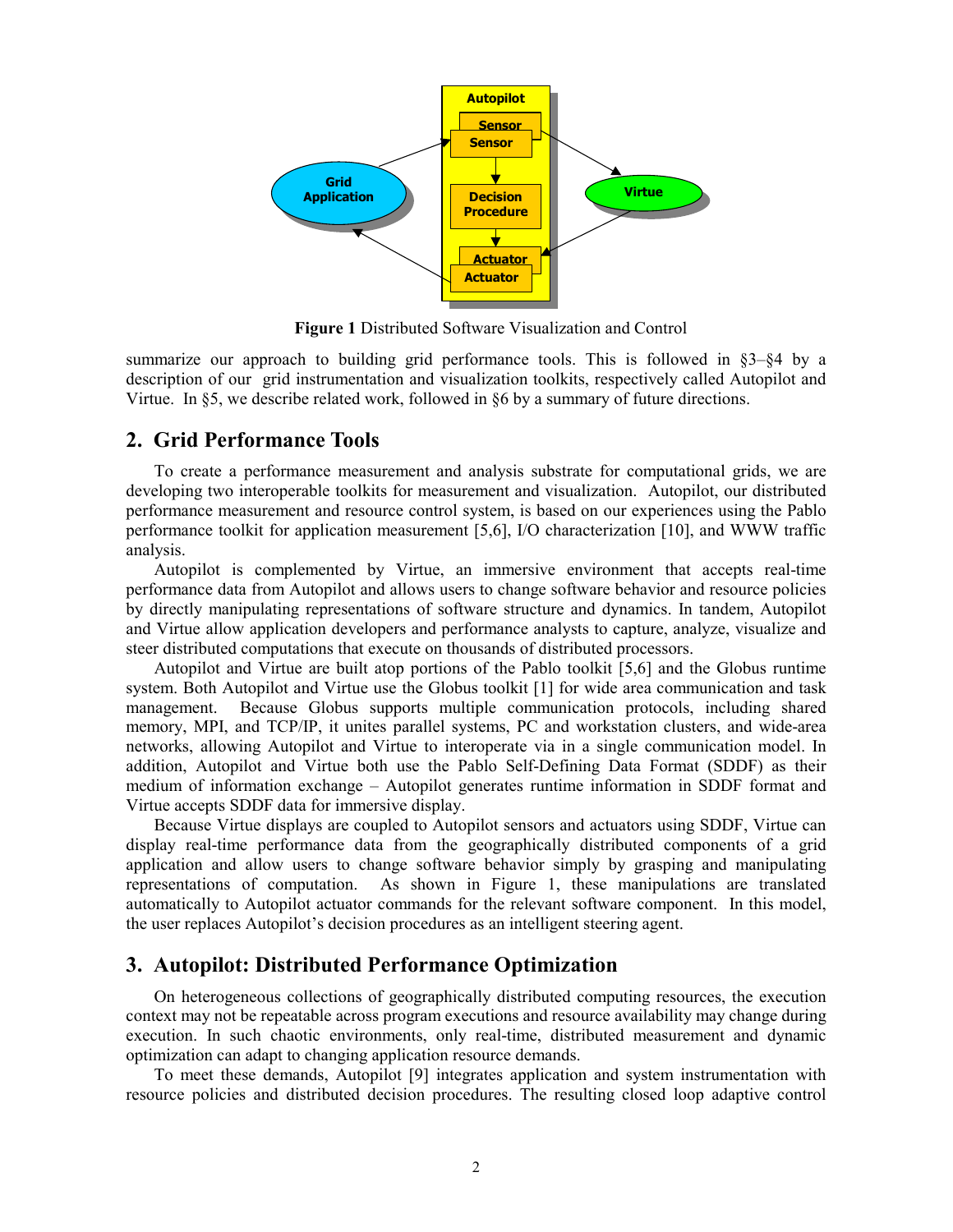system can automatically configure resources based on application request patterns and system performance. In consequence, application and runtime library developers can create nimble software that optimizes performance in response both changing demands and resource availability.

### **3.1 Toolkit Structure**

The Autopilot library contains the following components

- Distributed performance sensors that capture quantitative application and system performance data, with configurable options for data buffering, local reduction, and transmission.
- Software actuators that can enable and configure application behavior and resource management policies.
- Qualitative behavioral classification tools, based on hidden Markov models and artificial neural networks, which describe application resource request patterns (e.g., large read requests or short computation intervals).
- An extensible self-defining data format (SDDF) that separates the structure of sensor data from its semantics.
- Fuzzy logic decision procedures that accept performance sensor data and both choose and configure resource management policies via distributed actuators.
- Distributed name servers that support registration by remote sensors and actuators and property-based requests for sensors and actuators by remote clients.
- Sensor and actuator clients that interact with remote sensors and actuators, monitoring sensor data and issuing commands to actuators.

In this design, shown in Figure 2, performance instrumentation sensors capture and compute quantitative application and system performance metrics. Qualitative application behavior is obtained via automatic behavioral classification techniques and shared via the same sensor distribution mechanisms. The qualitative and quantitative data are used by a hierarchy of remote clients that contain decision procedures for choosing and configuring application and system resource management policies via software actuators.

### **3.2 Instrumentation and Control Mechanisms**

To use Autopilot, an application developer places sensors and actuators in the source code, specifying the program variables that sensors should monitor and the control points that can be modified by actuators. Configuration options also allow one to control performance data buffer sizes and management policies, transmission frequencies to external clients, and attached data reduction



**Figure 2** Autopilot Adaptive Control Toolkit Structure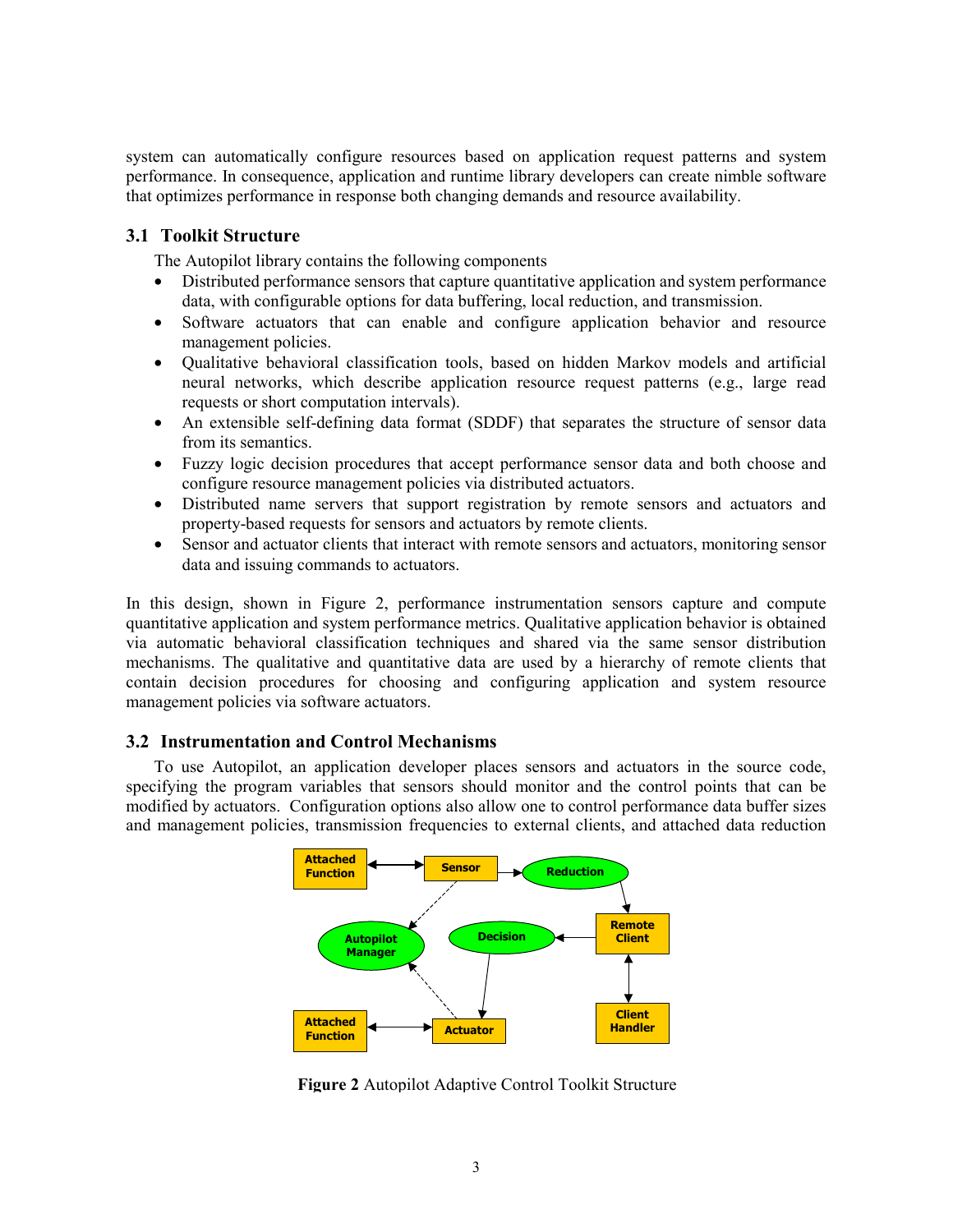functions to be applied before sensor data recording.

During execution, sensors and actuators can operate in either procedural or threaded mode. In procedural mode, they are invoked each time the application control flow reaches the relevant sensor or actuator. The advantage of this approach is that the granularity of measurement and control is determined solely by application behavior. However, the application can respond to changing environmental conditions only when control flow reaches an actuator.

Conversely, in threaded mode, the sensor or actuator executes in a separate thread, passively monitoring or changing application variables. Although this approach decouples monitoring or control frequency from control flow, it sacrifices precise synchronization with program state changes.

The functionality of Autopilot sensors and actuators can be extended via attached functions that process raw sensor data before it is recorded (e.g., to compute sliding window averages from data samples) or act on actuator commands using local data (e.g., to translate a command to increase a cache size into a specific expansion increment). This extension interface also enables derivation of qualitative behaviors from quantitative data – we have developed hidden Markov models and neural networks to classify I/O access patterns using request sizes and byte offsets.

Finally, external clients can dynamically attach to sensors and actuators based on tag matching. When sensors and actuators are created, they register with the Autopilot manager, specifying a set of tags. Clients can query the manager with a tag set, retrieving Globus pointers to any sensors or actuators with matching tags. With the pointers, the clients can attach to the sensors and actuators without knowledge of network location and either begin extracting performance data or exercising control.

#### **3.3 Flexible Decision Procedures**

Many control systems intertwine control mechanisms and policies. Although this may simplify design of a domain-specific control system, it makes it difficult to retarget the controller to a new environment or resource domain. Autopilot decouples resource policy decisions from the sensor/actuator mechanisms for control, allowing one to change policies without change to the policy mechanisms.

Standard implementations of policy decision procedures are often either algorithmic or conditionals or based on decision tables (e.g., using ideas from classic control theory). One of the lessons from parallel and distributed system performance analysis [7,8] is that performance optimization goals often conflict (e.g., the desire for high throughput and low response time). Moreover, the space of effective operating points for computational grid applications and their



**Figure 3** Autopilot Decision Process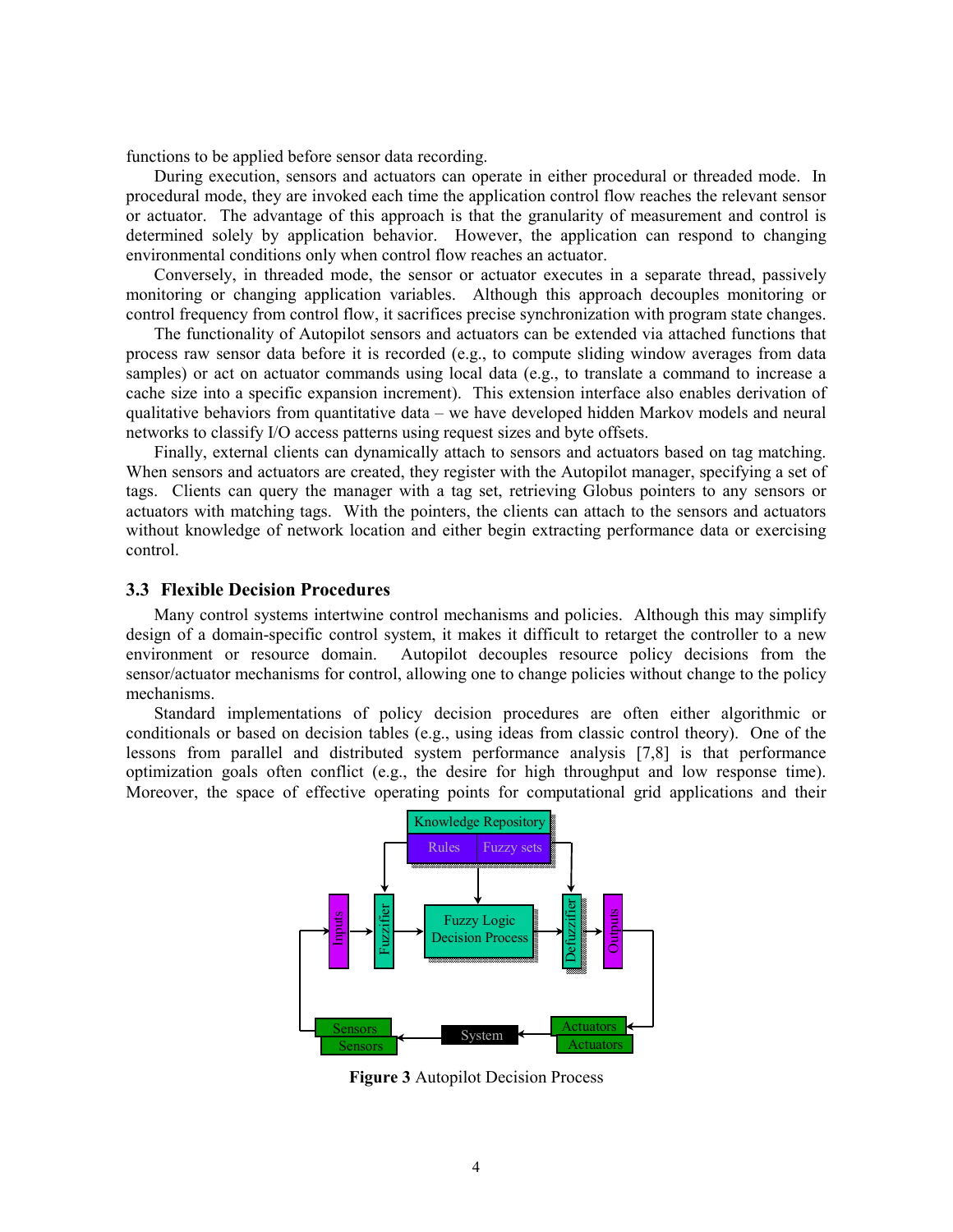

**Figure 4** PPFS II Grid I/O Architecture

resources is poorly understood, enormously complex, and highly non-convex. Hence, it is impossible to describe a compact set of rules that will guarantee high performance.

To resolve this delimma, Autopilot includes a fuzzy logic engine that accepts sensor inputs and a resource management rule base and produces actuator controls. The attraction of fuzzy logic is its support for potentially conflicting rules, each of which can be partially true. By weighting these conflicting rules based on their relative truth, fuzzy logic can generate policies that smoothly balance conflicting goals [12].

As illustrated in Figure 3, Autopilot sensors capture quantitative and qualitative performance data that is fuzzified – converted to fuzzy sets. The fuzzy logic engine uses the rule base to evaluate this transformed data. The decision process' defuzzifier then transforms the fuzzy set outputs of all active rules into values for actuator control. When the actuators receive these requests, they change the target parameters within the system.

#### **3.4 Standard Performance Daemons and Portable Interfaces**

Autopilot also provides standard performance daemons that capture network and operating system performance data on distributed hosts. Typical data include processor utilization, disk activity, context switches, interrupts, memory utilization, paging activity, and network latencies. Using Autopilot's attribute-based registration mechanism, the daemons register with the Autopilot manger, enabling remote clients and decision processes to acquire data simply by attaching to the relevant daemon.

Finally, to enable "anywhere, anytime" performance analysis, Autopilot includes a portable Java interface for sensor data display and actuator control. This interface, called Autodriver, allows users to query the Autopilot manager for sensors, display selected sensor data using simple Java graphics, and inject changes with actuators using standard graphical widgets.

#### **3.5 PPFS II: An Autopilot Case Study**

High-performance computing has produced a variety of potential I/O configurations (e.g., disk data-striping factors, file and prefetching policies, and caching policies). Developing models for configuring parallel systems and distributed grid applications to effectively manage I/O resources and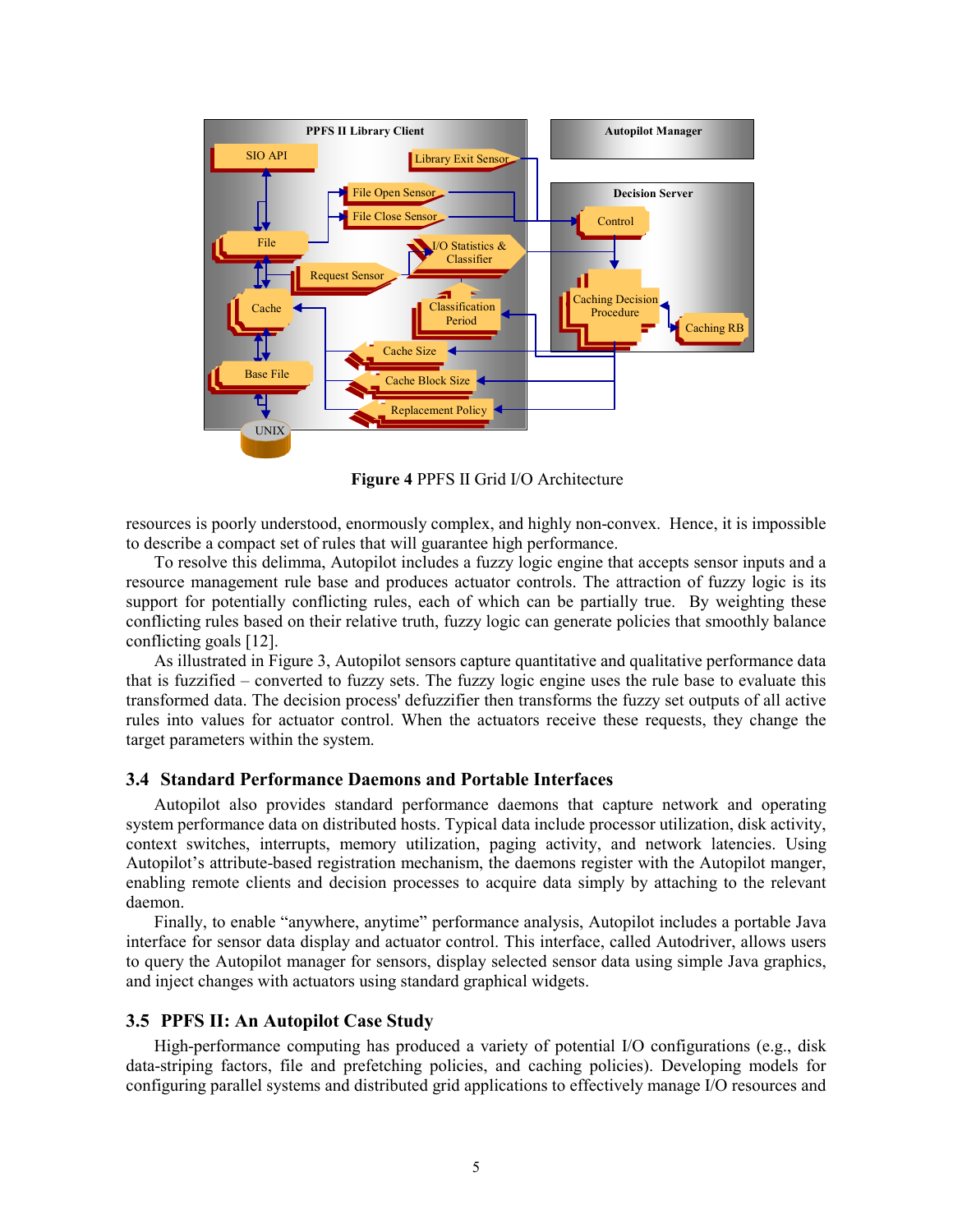achieve good performance requires an exploration of this range of I/O configurations.

As a test of Autopilot functionality, as well as to address a difficult resource management problem, we have developed PPFS II, an adaptive, intelligent portable parallel file system. PPFSII relies on Autopilot sensors for real-time performance measurement, a fuzzy logic rule base for dynamic matching of I/O policies to application access patterns, and actuators to realize policy decisions. As illustrated in Figure 4, PPFS II is a user-level library built atop Autopilot that adapts file caching policies, relying on the underlying system software for physical I/O.

As a quantitative basis for adaptive performance optimization, instrumentation sensors capture salient aspects of both the application stimuli and system responses. Complementing quantitative performance data, knowledge of qualitative application behavior (e.g., sequential file access or latency-dominated communication) is obtained from automatic I/O pattern classification techniques [7]. The PPFS II fuzzy logic rule base supports adaptive striping (i.e., file distribution across variable numbers of disks) based on I/O contention and redundant storage to create multiple file representations that can be accessed efficiently by differing application access patterns.

Our experiences with PPFS II have shown that it is possible to achieve major performance improvements by adaptively matching access patterns to available resources and caching, prefetching, and file placement policies [7, 9]. Moreover, the Autopilot fuzzy logic rule base has allowed us to balance the desire for low latency access when there are only a small number of competing I/O streams against the need for high throughput when large numbers of tasks read or write files.

## **4. Virtue: Performance Immersion and Interactive Steering**

For application developers and performance analysts to optimize the behavior of grid applications, they must understand the interactions of tens of distributed parallel systems connected by high-bandwidth networks, all accessing distributed secondary and tertiary storage systems, and containing thousands of processors. Although Autopilot and other measurement tools for



**Figure 5** Virtue Hierarchical Views of Distributed Computations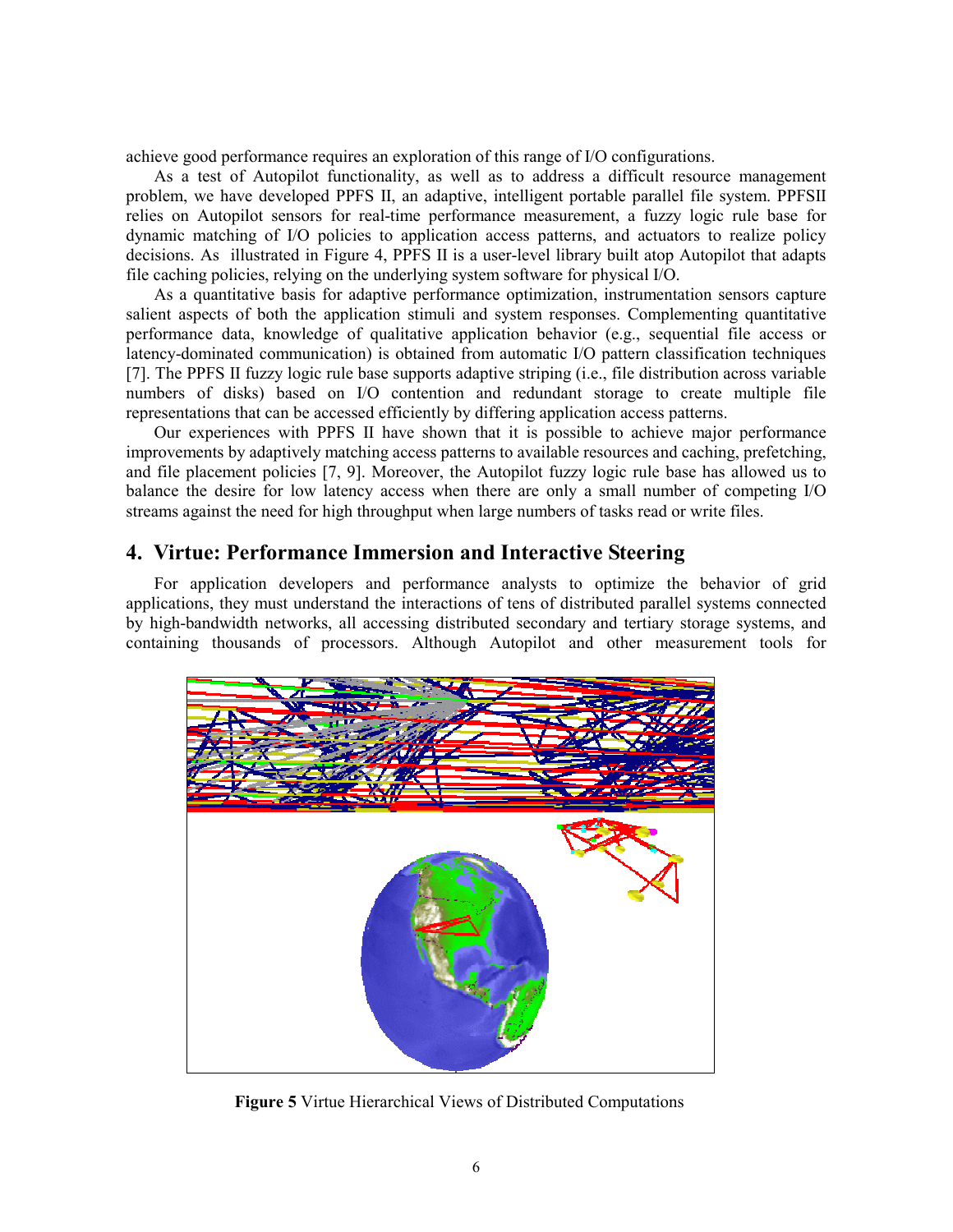

**Figure 6** Virtue Time Tunnel View

computational grids provide the requisite performance data, the volume of data can be very large. This data must either be reduced or transformed to improve human comprehension.

We believe new performance visualization systems must more fully exploit human sensory capabilities and that they must support real-time display and analysis of codes as they execute. We are constructing a new, collaborative virtual environment, called Virtue [7,8], which is designed to eliminate the barrier separating the real world of users from the abstract world of software and its dynamics by making large, complex software and its behavior tangible entities that can be understood and manipulated in the same ways as the physical environment.

### **4.1 Toolkit Structure**

The Virtue toolkit includes the following components

- Hierarchical graphs that show software structure, dynamics, and performance.
- Software component controls for direct manipulation of software behavior and structure.
- Manipulation tools for augmented interactions within the virtual environment.
- Multimedia annotation tools for distributed, collaborative exploration and recording.
- Standard external interfaces to Autopilot performance sensors and actuators for capturing software behavior and instantiating software changes.

The result is a high modality performance display and analysis system that allows users to interactively "drill down" from high-level geographic views of network traffic to low-level task or procedure dynamics.

### **4.2 Visualization Metaphors**

Virtue and Autopilot work together to allow users to monitor and steer distributed computations in real time. Given the diversity and varying resolutions of real-time data, the underlying data collection system must intelligently capture only the data necessary for the current visualization. As users change visualization focus, Autopilot also changes the focus of its performance data collection.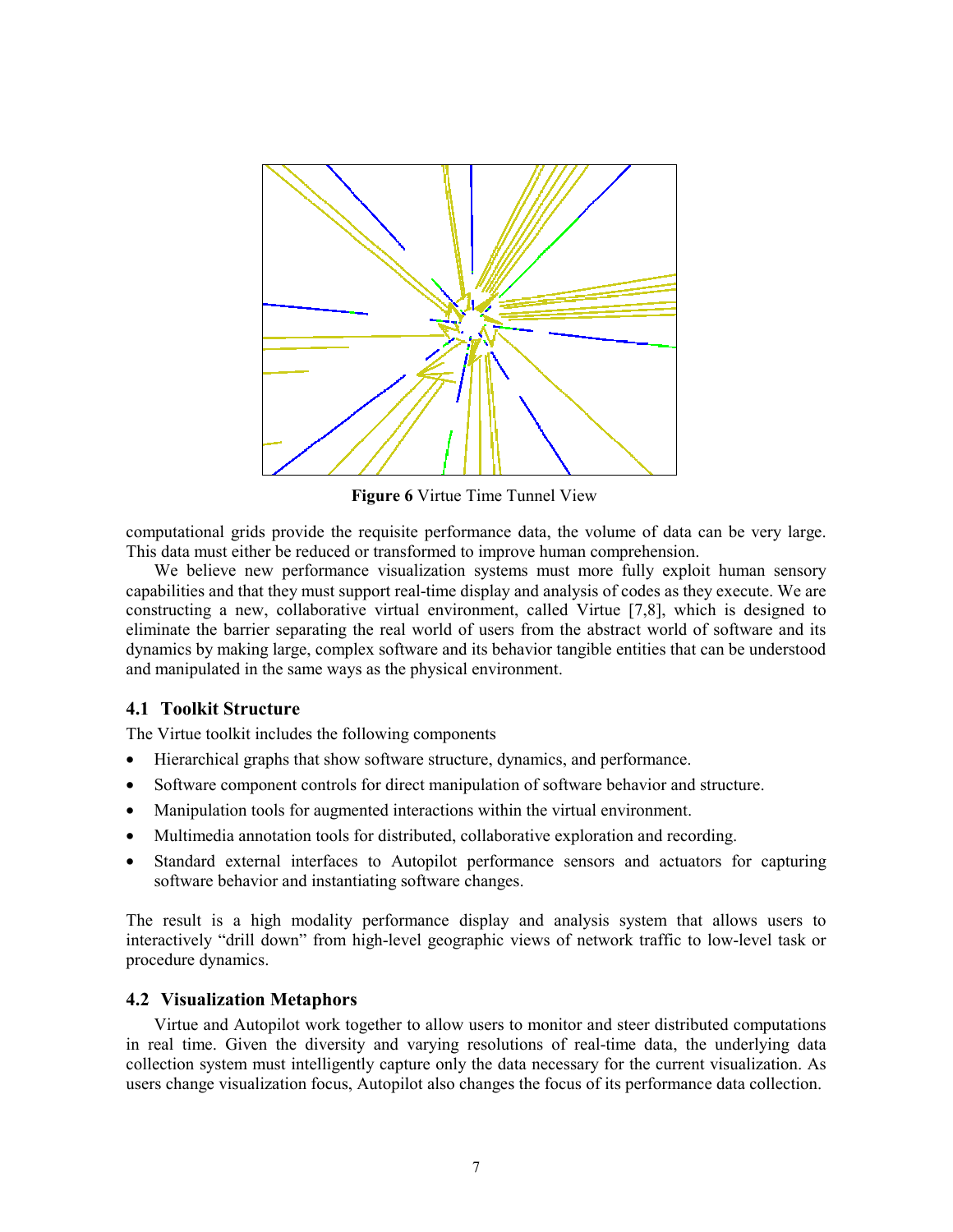

**Figure 7** Virtue Magic Lens

In the context of computational grids, Virtue defines a visualization hierarchy for managing performance detail. As illustrated in Figure 5, at the highest level, users can view communication among the geographically distributed sites of an application's execution. Using data from the Autopilot daemons described in §3.4, users can judge communication network latencies, site utilization, and network routing.

Given a high-level perspective, users can select notes at multiple sites to "drill down" for more detail on the computation at those sites. At this lower level, users can interact with a time tunnel metaphor [4], illustrated in Figure 6, that shows the evolutionary behavior of all tasks at the selected site(s). The time tunnel represents task behavior as time lines along the periphery of a cylinder, with each line segment colored to denote the dominant activity during the associated interval. Chords through the interior of the time tunnel cylinder represent messages flowing between interacting tasks.

From the time tunnel's aggregate view of task behavior at a particular site, one can glean insights about communication and computation delays. From this insight, one can drill down further by selecting a single task for more detailed analysis. This final level displays a call graph of the executing procedures, with call graph vertices color-coded to show performance metrics.

The Virtue 3-D call graph display allows users to map a variety of statistics to each vertex and edge. In Figure 5, the color of each call graph vertex is bound to relative execution time during a sliding window. In this mapping, procedures that consume large amounts of processor time are shown as red, whereas those that consume little time are blue. However, Virtue supports a much richer set of mappings, allowing call graph attributes to be bound to invocation counts and hardware performance metrics (e.g., cache misses or floating point operations).

#### **4.3 Direct Manipulation Tools**

Visualization is but one aspect of optimization – it provides the insights needed to tune grid codes but not the mechanisms. For this reason, Virtue includes a toolkit for directly manipulating visual objects. As suggested by Figure 7, these tools allow users to display additional information about graphs or calculate a derived metric.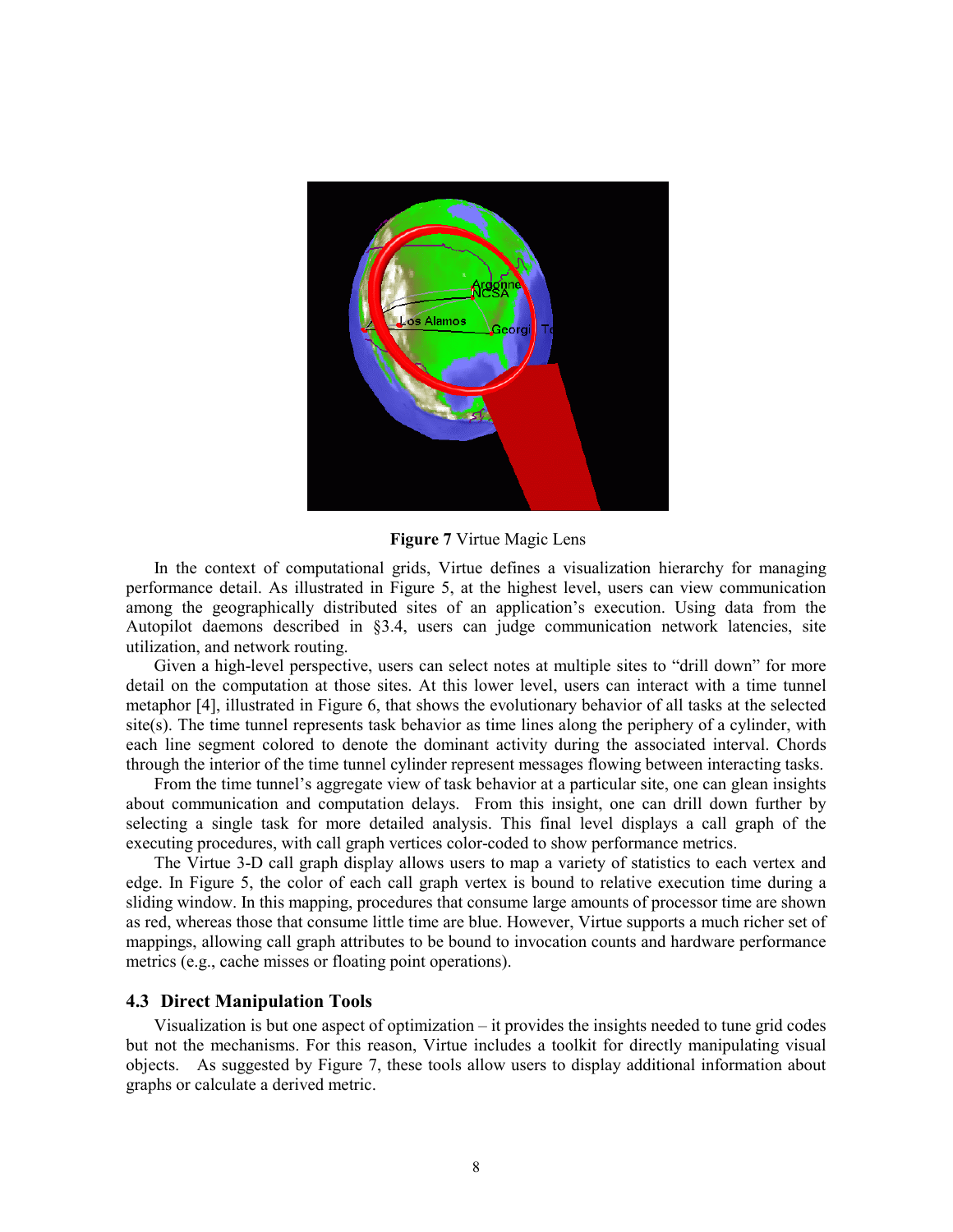In most cases, a 3-D visualization shows only a portion of the information associated with highdimensional performance data. Virtue's generalized magnifying glass, called a magic lens, allows users to uncover this additional information by interactively focusing a tool on a portion of the visualization. For example, in a call graph visualization, the magic lens can expose hardware counter data, procedure names, or invocation counts when held above a call graph vertex.

Virtue's cutting plane enables users to slice a Virtue graph and compute metrics on the partitioned components. For example, if the cutting plane bisects a group of edges, the plane may compute the minimum, maximum, or average values mapped to the edges. In a time tunnel, these metrics correspond to communication volume or counts.

Finally, a set of actualization interfaces allow users to directly manipulate visualizations – grasping and adjusting glyphs to change software behavior (e.g., changing cache size by moving a cache size slider). These actualization interfaces (e.g., three-dimensional sliders attached to graph vertices) are bound to Autopilot actuators. When a user changes the setting of the actualization interface, the change is injected into the executing system via Autopilot actuators.

# **5. Related Work**

Software mediated dynamic adaptation has been applied in many domains, including real-time and fault-tolerant systems, dynamic load balancing, on-line configuration management and adaptive input/output systems [11]. The Autopilot toolkit differs by emphasizing portable performance steering and closed-loop adaptive control and by decoupling the steering infrastructure from the policy domain.

Likewise, a plethora of techniques for distributed decision making have been proposed, ranging from decision tables and trees through standard control theory to fuzzy logic. Although each has strengths, fuzzy logic targets precisely the attributes of the performance optimization problem that challenge classic techniques, namely conflicting goals and poorly understood optimization spaces [12]. Autopilot builds on this observation by coupling a configurable fuzzy logic rule base for distributed decision making with wide area performance sensors and policy control actuators.

Virtue shares many attributes with emerging information visualization systems, though its focus on performance data immersion, real-time display, and direct manipulation for grid control is unique. The notion of virtual tools, including magic lenses, is rooted in work by Bier *et al* [2].

### **6. Conclusions**

The combination of Autopilot's distributed, real-time measurement infrastructure and Virtue's immersive environment is an important step in creating a flexible software toolkit for grid application development, analysis, and tuning. Using Autopilot data, Virtue users can interactively explore multiple levels of detail, drilling down from geographic scale visualizations to the behavior of code in a single procedure.

Despite the promise of Autopilot and Virtue, much work remains. In particular, the Virtue actualization interfaces are incomplete, with tighter coupling to remote applications required. Moreover, a richer set of direct manipulation tools is needed, and we must enable drilldown from procedure call graphs to actual source code.

To enhance the Autopilot toolkit, we plan to develop a new set of attached functions for local data reduction, expand the sensor suite by fully integrating our I/O characterization software, and develop new fuzzy logic rule bases for network management and distributed task scheduling.

Finally, we are continuing to test the integrated Autopilot/Virtue toolkit with emerging grid applications.